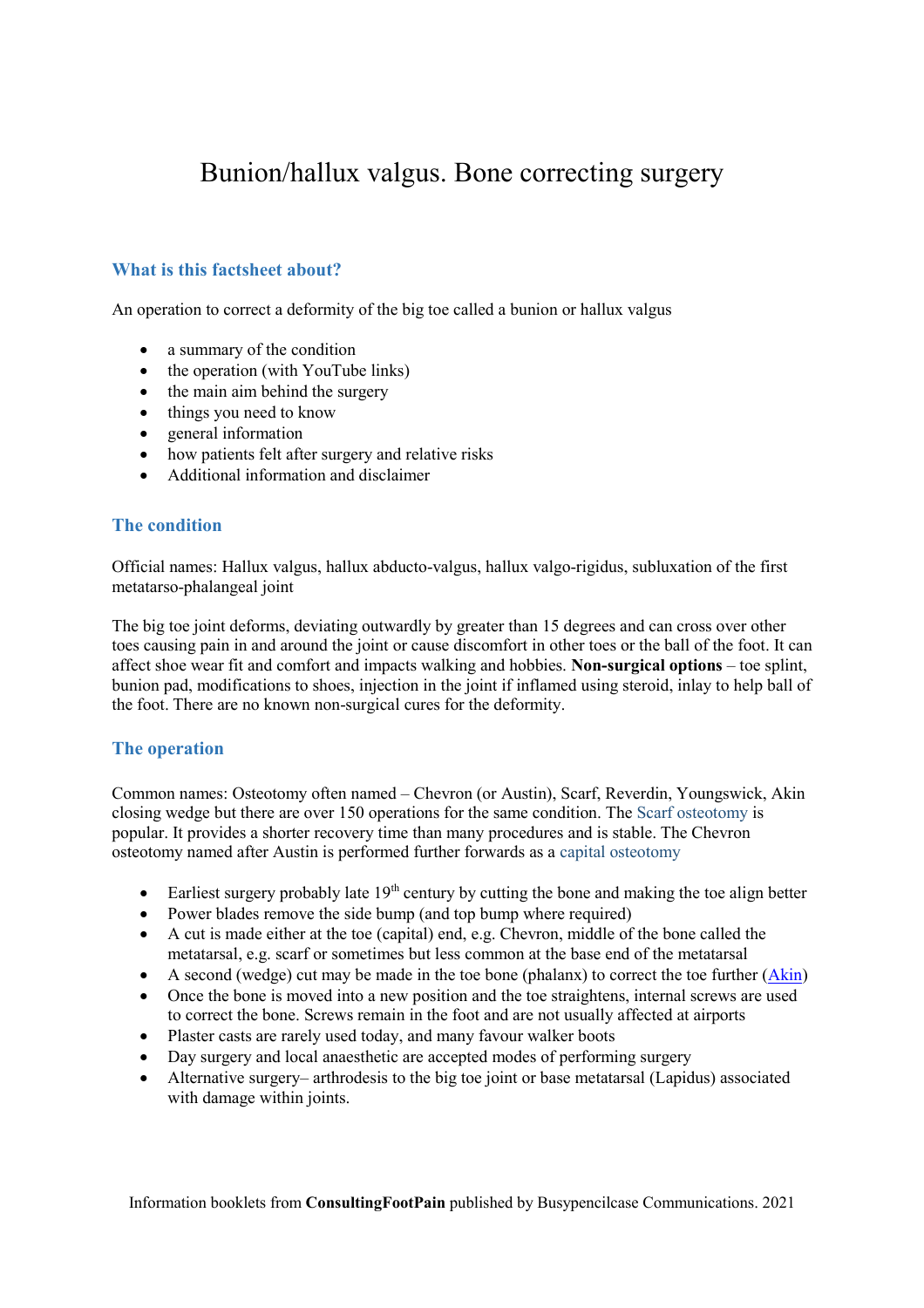#### **Aim of surgery**

- The primary operation attempts to preserve the joint cartilage, straighten the toe, relieve pain and create as much movement as possible in the joint
- To provide enough movement to allow better function than beforehand
- Improve footwear selection and comfort
- An osteotomy is more commonly selected in female patients over arthrodesis (stiffening) unless the joint is irreparable

#### **Things you need to know**

The operation is performed by qualified podiatrists (podiatric surgeons) and is probably the most common operation performed on feet. Ensure you know the alternatives available.

- **1.** Normal joint movement after surgery may be reduced from 6 months 3 years. (Information sheet 109) and may remain limited after this period. Movement depends on the damage found to the joint at surgery
- **2.** The toe may be slightly shorter and stick up for several months due to swelling.
- **3.** Swelling can arise beyond 4 months (2-3%)
- **4.** Transfer pressure (metatarsalgia) can arise in 2 % of cases and require an insole temporarily or permanently.
- **5.** Numbness risk form 1% chance but usually improves over 12 months
- **6.** Scar line pain 1-2% and delayed healing 2-3½%
- **7.** Failure including allergy to metal less than 2%.
- **8.** Infections vary between suspected at (2-3 %). Proven infection is low at less than 1%.

#### **General data**

Size of data = 18704 episodes of care. **Benchmark patient satisfaction score** = 70. College score average = 86.3. These are not percentage scores. Scores for surgery of this nature are marked down because of the delay in returning to footwear. Only simple surgery consistently reaches (90-100). **Return to footwear** (*taken as a closed in shoe*) 6-8 weeks = 84%, by 3 months = 87%, by 6 months = 90%

#### **How patients felt about their surgery**

#### **Aims met for patients**

87% complete satisfaction, and in part =  $10\%$ . Where patients not helped by this surgery =  $2\%$ . **Patients willing to repeat the experience** 93% YES and 5% NO **Pain after surgery** Excellent =  $33\%$ , some discomfort but coped =  $59\%$ , poor pain control =  $7\%$ **About your condition now** Better or much better = 93%. About the same =  $2\%$ . A little worse =  $2\%$ . Deteriorated =  $1\%$ **Discomfort now (after 6 months)** No problems at all  $= 27\%$ . Occasional or when standing for long periods  $= 48\%$ . When standing only  $= 10\%$ . At rest  $= 5\%$ .

# **Problems after surgery**

No problems at all  $= 81\%$ . Minor (e.g dressing problem or wound)  $= 28\%$ . Major problem (extended care or infections) 3%.